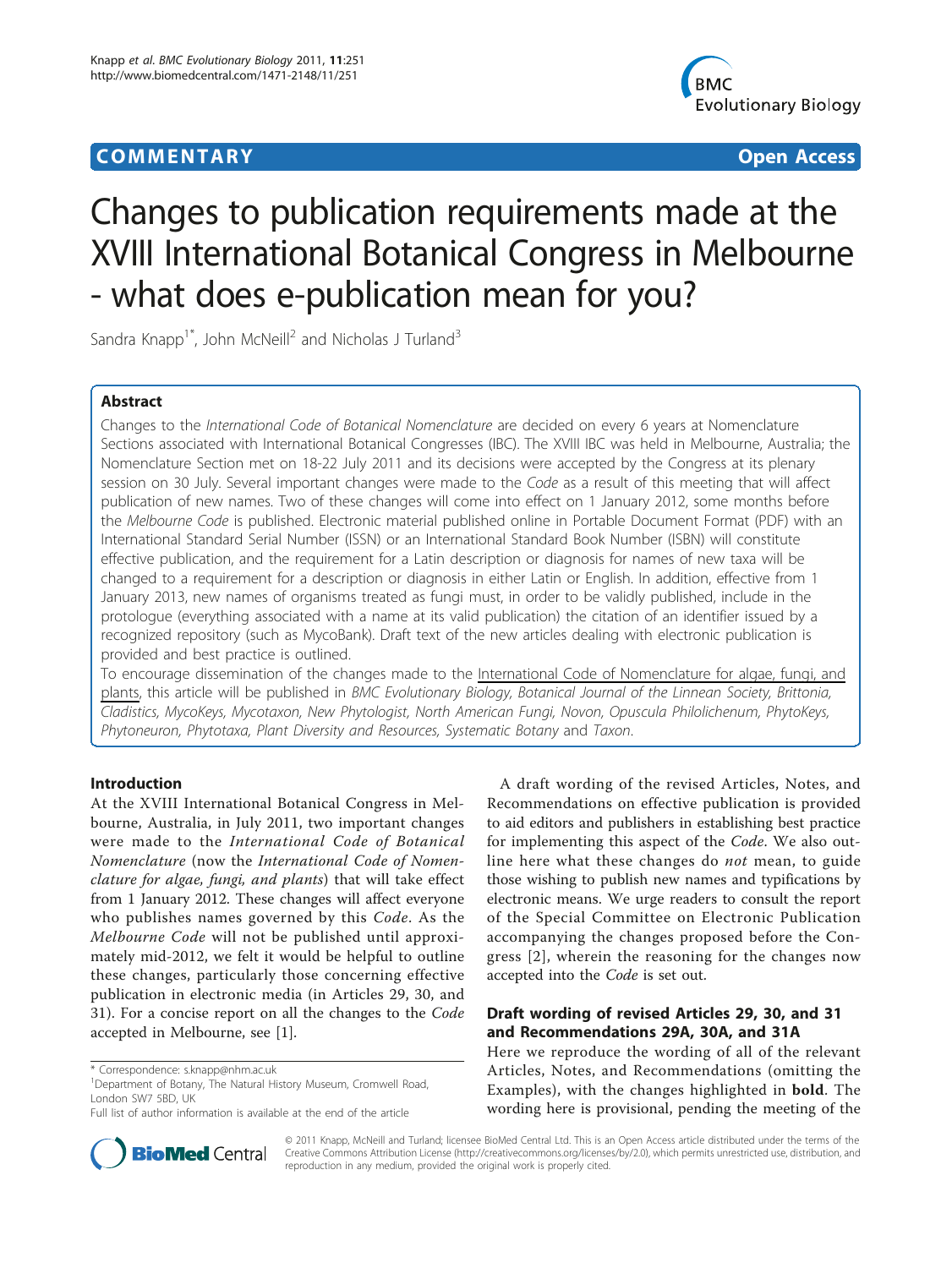Editorial Committee in December 2011 to finalize the printed version of the Melbourne Code.

Article 29

29.1. Publication is effected, under this Code, by distribution of printed matter (through sale, exchange or gift) to the general public or at least to botanical institutions with libraries accessible to botanists generally. Publication is also effected by electronic distribution of material in Portable Document Format (PDF; see also Art. 29.3 and Rec. 29A.1) in an online publication with an International Standard Serial Number (ISSN) or an International Standard Book Number (ISBN). Publication is not effected by communication of new names at a public meeting, by the placing of names in collections or gardens open to the public, by the issue of microfilm made from manuscripts, typescripts or other unpublished material, or by distribution electronically other than as described above.

29.2. For the purpose of this Article, "online" is defined as accessible electronically via the World Wide Web.

29.3. Should Portable Document Format (PDF) be succeeded, a successor international standard format communicated by the General Committee (see Div. III) is acceptable.

29.4. The content of a particular electronic publication must not be altered after it is first issued. Any such alterations are not themselves effectively published. Corrections or revisions must be issued separately to be effectively published.

Recommendation 29A

[Existing Recommendation replaced by the following:] 29A.1. Publication electronically in Portable Document Format (PDF) should comply with the PDF/A

archival standard (ISO 19005). 29A.2. Authors should preferably publish in publications that are archived, satisfying the following criteria as far as is practical (see also Rec. 29A.1):

(a) The material should be placed in multiple trusted online digital repositories, e.g. an ISO-certified repository;

(b) Digital repositories should be in more than one area of the world and preferably on different continents;

(c) Deposition of printed copies in libraries in more than one area of the world and preferably on different continents is also advisable.

Article 30

30.1. Publication by distribution of electronic material does not constitute effective publication before 1 January 2012.

30.2. An electronic publication is not effectively published if there is evidence associated with or within the publication that it is merely a preliminary version that was, or is to be, replaced by a version that the publisher considers final, in which case only that final version is effectively published.

30.3. Publication by indelible autograph before 1 January 1953 is effective. Indelible autograph produced at a later date is not effectively published.

30.4. For the purpose of this Article, indelible autograph is handwritten material reproduced by some mechanical or graphic process (such as lithography, offset, or metallic etching).

30.5. Publication on or after 1 January 1953 in trade catalogues or non-scientific newspapers, and on or after 1 January 1973 in seed-exchange lists, does not constitute effective publication.

30.6. The distribution on or after 1 January 1953 of printed matter accompanying exsiccatae does not constitute effective publication.

Note 1. If the printed matter is also distributed independently of the exsiccata, it is effectively published.

30.7. Publication on or after 1 January 1953 of an independent non-serial work stated to be a thesis submitted to a university or other institute of education for the purpose of obtaining a degree is not effectively published unless it includes an explicit statement (referring to the requirements of the Code for effective publication) or other internal evidence that it is regarded as an effective publication by its author or publisher.

Note 2. The presence of an International Standard Book Number (ISBN) or a statement of the name of the printer, publisher, or distributor in the original printed version is regarded as internal evidence that the work was intended to be effectively published.

Recommendation 30A

30A.1. Preliminary and final versions of the same electronic publication should be clearly indicated as such when they are first issued.

30A.2. It is strongly recommended that authors avoid publishing new names and descriptions or diagnoses of new taxa (nomenclatural novelties) in ephemeral printed matter of any kind, in particular printed matter that is multiplied in restricted and uncertain numbers, in which the permanence of the text may be limited, for which effective publication in terms of number of copies is not obvious, or that is unlikely to reach the general public. Authors should also avoid publishing new names and descriptions or diagnoses in popular periodicals, in abstracting journals, or on correction slips.

30A.3. To aid availability through time and place, authors publishing nomenclatural novelties should give preference to periodicals that regularly publish taxonomic articles. Otherwise, a copy of a publication (whether published as printed or electronic matter) should be sent to an indexing centre appropriate to the taxonomic group, and publications that exist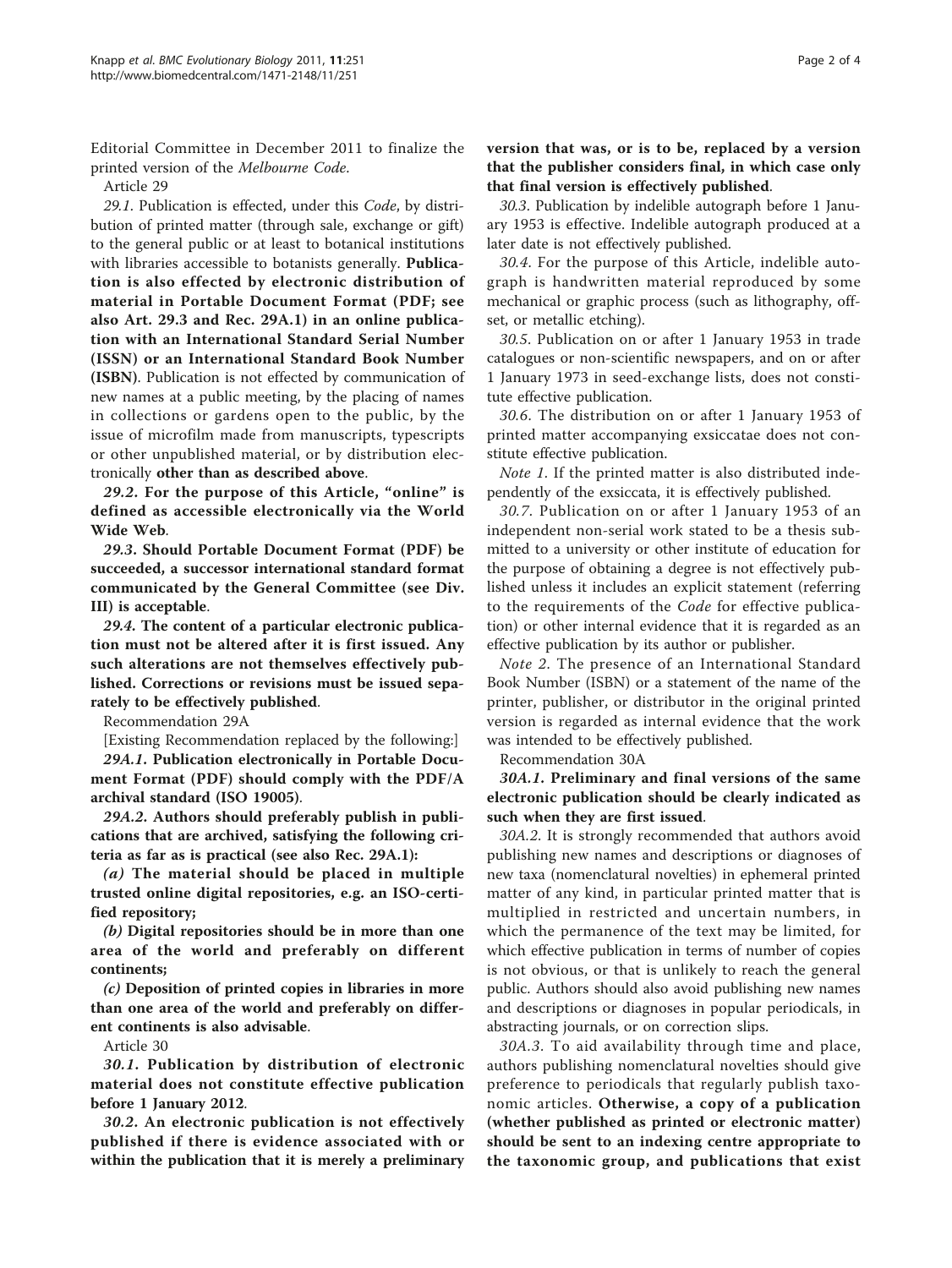only as printed matter should be deposited in at least ten, but preferably more, botanical or other generally accessible libraries throughout the world.

30A.4. Authors and editors are encouraged to mention nomenclatural novelties in the summary or abstract, or list them in an index in the publication.

Article 31

31.1. The date of effective publication is the date on which the printed or electronic matter became available as defined in Art. 29 and 30. In the absence of proof establishing some other date, the one appearing in the printed or electronic matter must be accepted as correct.

[Existing Note 1 replaced by the following:]

31.2. When a publication is issued in parallel electronic and printed versions, these must be treated as effectively published on the same date unless the dates of the versions are different according to Art. 31.1.

31.3. When separates from periodicals or other works placed on sale are issued in advance, the date on the separate is accepted as the date of effective publication unless there is evidence that it is erroneous.

Recommendation 31A

31A.1. The date on which the publisher or publisher's agent delivers printed matter to one of the usual carriers for distribution to the public should be accepted as its date of effective publication.

## Best practice

Authors of new names, editors and publishers will all be interested in ensuring that the publications including new names are in accordance with the Melbourne Code, so that the names therein are effectively published. We suggest that those publishing in journals or monograph series and books that have online editions communicate with the editors so that best practice can be established across the community as quickly as possible. Many publishers have been carefully addressing the issues involved with the e-publication of novelties for some time (see [[3\]](#page-3-0); guidelines in PLoS One [[4\]](#page-3-0)) and considerable interest in making these new Code changes function effectively has been apparent.

Some practices that we feel will help with the initial stages of e-publication of novelties that are according to the Melbourne Code are:

• Having each article bear the date of publication prominently (as is done in many journals, for example New Phytologist or Nature).

• If an online early version is issued that is not the same as the final version (and thus not the place of effective publication), stamp each article with this fact prominently (for example American Journal of Botany).

• Prominent display of the ISSN or ISBN of the publication on each article will help indexers establish effective publication.

• Publication in journals (or monograph series) that participate in the CLOCKSS system (see [[3\]](#page-3-0) for a description) or another international archive and preservation system will ensure long-term archiving.

• Authors of new names by electronic means should alert the appropriate indexing center as recommended in Rec. 30A.3 - this will help indexers who may otherwise not be aware of electronically published names.

### What these changes do not mean

Although the new Articles and Recommendations use the terms PDF and PDF/A, this does not mean that publications must be issued *only* in that format to be effectively published. For example, some online journals issue papers in Hypertext Markup Language (HTML) format together with a parallel PDF version. In such cases, the PDF version will be effectively published. The stipulation that the General Committee for Botanical Nomenclature will communicate the acceptability of a new international standard format, should PDF ever be succeeded, means authors of novelties and the community using the Code can remain informed as to advances in the field and that the Code will be protected from obsolescence.

Use of the following means of electronic publication will not result in effective publication of novelties under the Melbourne Code:

- Publication on websites or in ephemeral documents available over the Internet (there are strict criteria for granting of ISSNs [[5](#page-3-0)]).
- Publication in journals without a registered ISSN or e-ISSN.
- Publication in books without a registered ISBN or e-ISBN.

The Recommendation approved to advise the deposition of a hard copy of any e-publication in a library suggests to botanists an action, but it does not set out standard practice or a protocol for librarians to follow. Librarians are themselves in a complex transition zone between publication modalities [[6\]](#page-3-0), and botanists may find librarians to be unwilling or unable to accommodate single hard copy papers as individual accessions should the volume be great.

## Two other important changes to the Code relating to the publication of names

The second change to the Code approved in Melbourne to take effect from 1 January 2012 is that the description